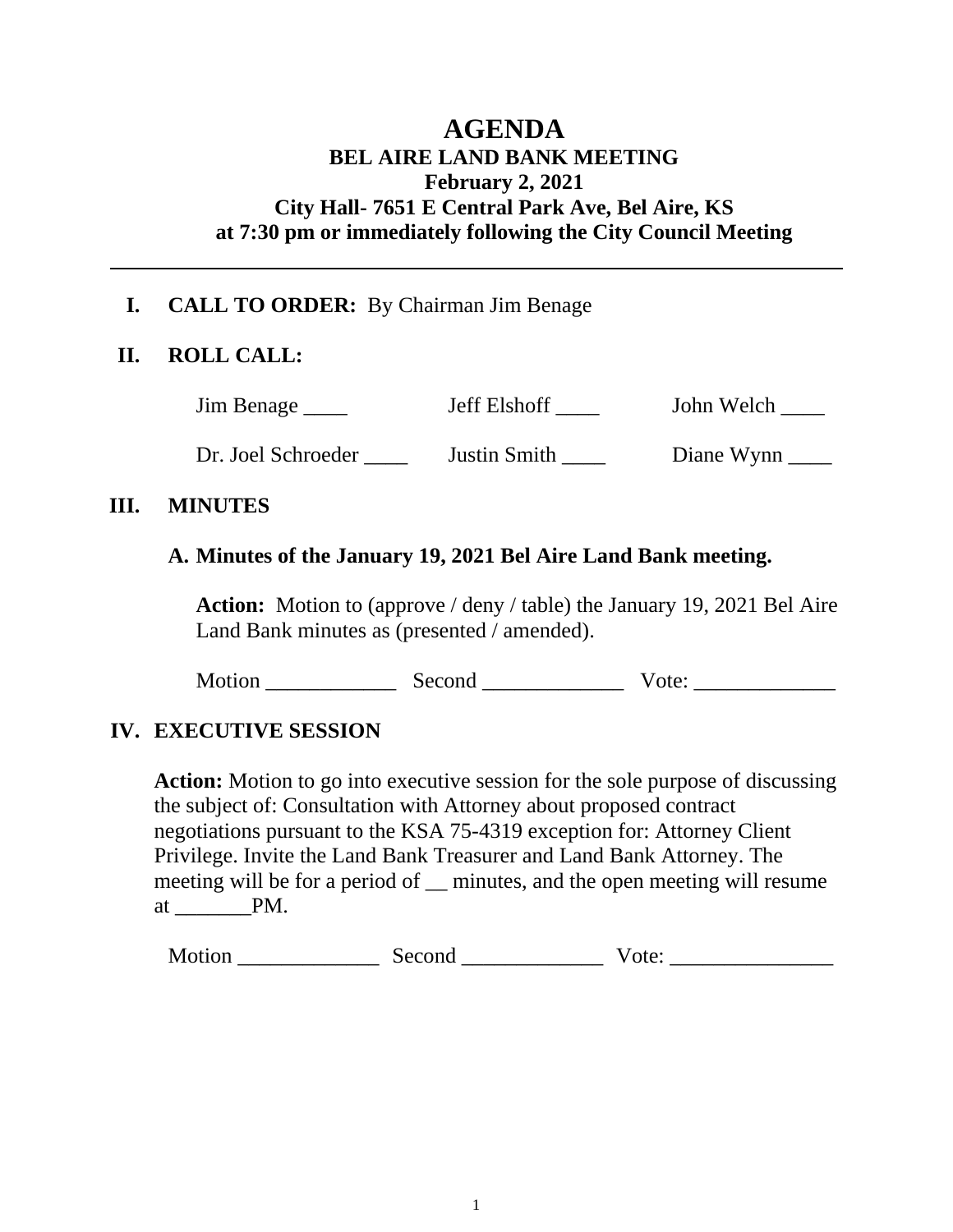## **V. RESOLUTIONS AND FINAL ACTIONS**

### **A. Consideration of approving the Property Ownership List for the Bel Aire Land Bank for 2021 and authorize publication.**

**Action**: Motion to (approve / deny / table) the Property Ownership List for the Bel Aire Land Bank for 2021 as (presented / amended) and authorize publication.

Motion Second Vote:

### **B. Consideration of a Real Estate Sale Contract, Development Agreement and Development Plan with Amir Etezazi for Tierra Verde lots.**

**Action**: Motion to (approve / deny / table) a Real Estate Contract, Development Plan and Development Agreement with Amir Etezazi for Land Bank owned lots in Tierra Verde as (presented / amended) and authorize the Treasurer to sign.

Motion Second Vote:

### **C. Consideration of a Real Estate Sale Contract with Greenwich Group, LLC for approximately 227 acres at roughly \$7,135 per acre.**

**Action**: Motion to (approve / deny / table) a Real Estate Contract with Greenwich Group, LLC as (presented / amended) and authorize the Chairman to sign.

Motion Second Vote:

### **D. Consideration of appointing Mayor Jim Benage as Land Bank Chairperson for 2021.**

**Action**: Motion to appoint Jim Benage as 2021 Bel Aire Land Bank Chairperson.

Motion \_\_\_\_\_\_\_\_\_\_ Second \_\_\_\_\_\_\_\_\_\_ Vote: \_\_\_\_\_\_\_\_\_\_